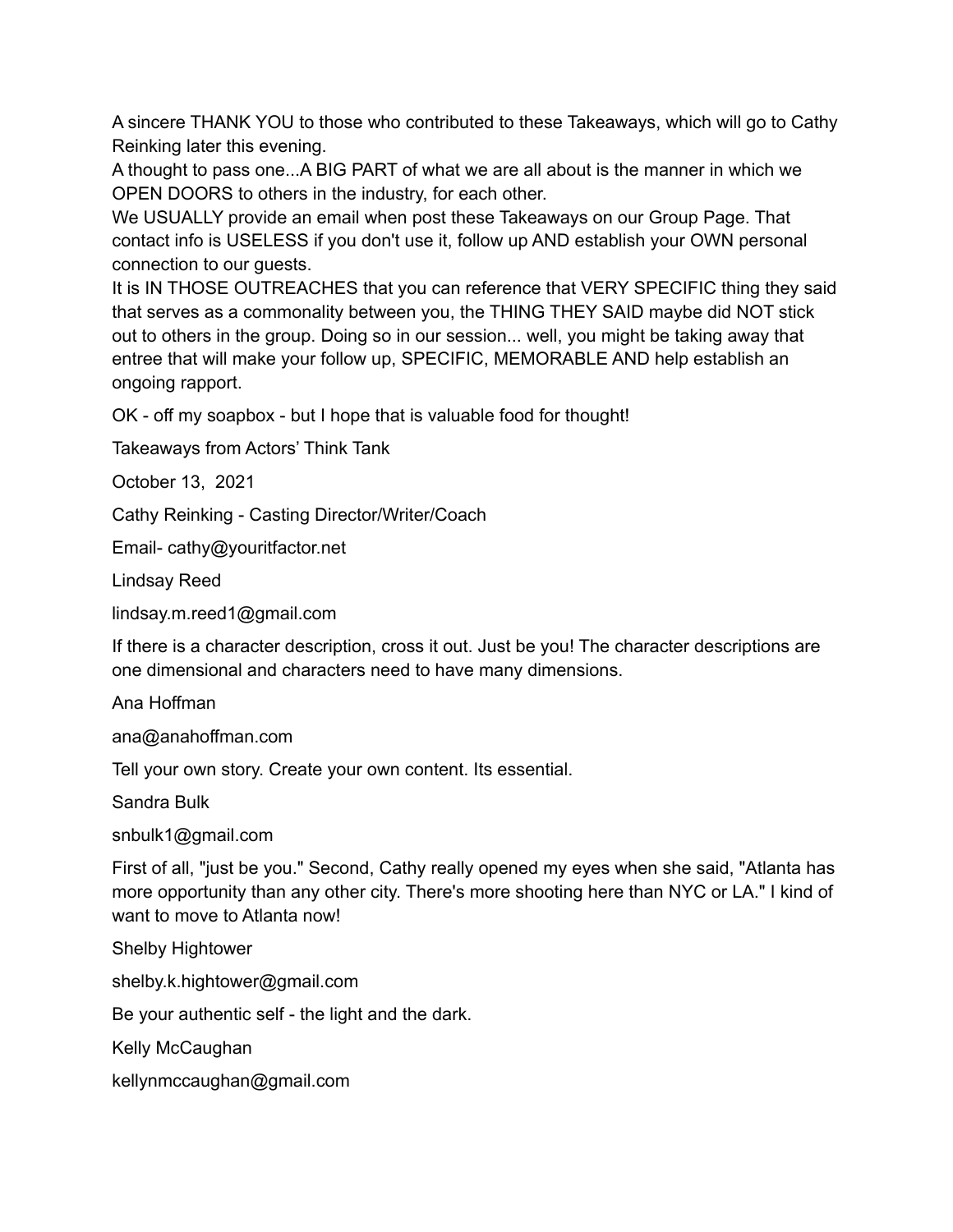Keep performing out in the world on stage as much as possible.

Mike Provenzano

mike@mlprov.com

I didn't catch the entire meeting today but I really enjoyed Cathy's direct opinions about so many different things today. I love the tip about actors should create their own content and then share on IGTV and Tik Tok. Never thought to put content out that way.

Paula Lee Miccaulif

paulaleeperforms@gmail.com

Firstly, I would like to thank Cathy and Justine for a great session.

The advice was priceless and the takeaway I received was to get out there constantly with content, performance and networking.

Rich Henkels

rkhenkels@gmail.com

"Top Casting Directors have that skill, the ability to very quickly read a person. It's a skill they HAVE to develop, or they won't be successful. They get so many auditions/clips/self-tapes, they don't have time to "hem and haw" or wade through long submissions." Make your slate, the first 5 seconds, count!

Colleen Wyse

colleen.wyse@gmail.com

"It is essential to create your own content. Be the lead in Your story."

Paul Blumenthal

pblumenthal@comcast.net

She suggests creating your own content, performing and telling your own story, and always deconstruct negative images by being real, relaxed and emotionally connected.

Harriet Dobin

harriet@hdobin.com

Don't be slick, fake or someone else. Tell your own story. Be really authentic to who you are.

If Casting really likes you we will keep bringing you in for stuff. If you are really good at it you will be found.

Erin Ashley

erinashleyvoa@gmail.com